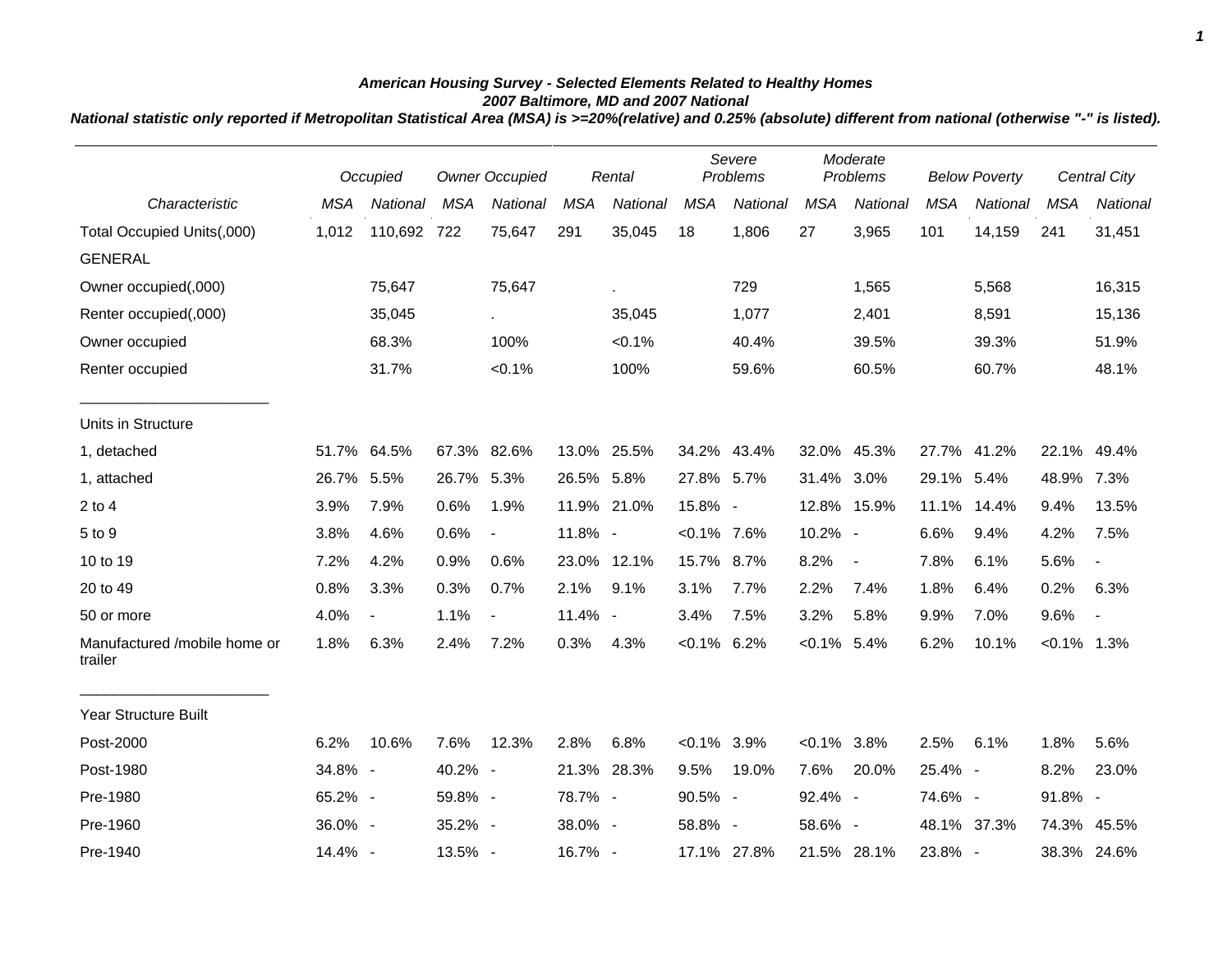|                                                        |         | Occupied                 |            | <b>Owner Occupied</b>    |            | Rental                       |                | Severe<br>Problems |            | Moderate<br>Problems     |             | <b>Below Poverty</b>     |             | Central City   |  |
|--------------------------------------------------------|---------|--------------------------|------------|--------------------------|------------|------------------------------|----------------|--------------------|------------|--------------------------|-------------|--------------------------|-------------|----------------|--|
| Characteristic                                         | MSA     | National                 | <b>MSA</b> | National                 | <b>MSA</b> | National                     | MSA            | National           | <b>MSA</b> | National                 | <b>MSA</b>  | National                 | <b>MSA</b>  | National       |  |
| Foundation (for 1-unit not<br>manufactured)            |         |                          |            |                          |            |                              |                |                    |            |                          |             |                          |             |                |  |
| 1-Unit not manufactured(,000)                          | 794     | 77,517                   | 679        | 66,554                   | 115        | 10,963                       | 11             | 887                | 17         | 1,916                    | 57          | 6,602                    | 171         | 17,830         |  |
| With a basement under all of<br>house                  |         | 68.9% 33.1%              |            | 71.5% 34.6%              |            | 53.0% 24.1%                  | 70.8%          | 31.3%              | 55.6%      | 15.8%                    | 65.5% 26.9% |                          | 80.6%       | 32.8%          |  |
| With a basement under part of<br>house                 | 12.5% - |                          | 13.2% -    |                          | 8.5%       | $\overline{\phantom{a}}$     | 15.2%          | 10.7%              |            | 22.6% 10.4%              | 10.8% 8.1%  |                          | 10.7% 8.1%  |                |  |
| With a crawl space                                     | 5.9%    | 23.3%                    | 5.4%       | 22.5%                    | 9.1%       | 28.8%                        | $< 0.1\%$      | 30.9%              | 3.0%       | 48.5%                    | 6.7%        | 29.7%                    | 1.1%        | 22.0%          |  |
| On a concrete slab                                     | 11.7%   | 31.5%                    | 9.2%       | 30.4%                    | 26.5%      | 38.1%                        | 9.6%           | 24.2%              | 15.7%      | 20.6%                    | 16.6%       | 32.7%                    | 7.2%        | 35.9%          |  |
| In some other way                                      | 1.0%    | 1.4%                     | 0.7%       | 1.3%                     | 2.9%       | 2.0%                         | 4.4%           | 3.0%               | 3.2%       | 4.7%                     | 0.5%        | 2.7%                     | 0.5%        | 1.2%           |  |
| <b>EXTERIOR</b>                                        |         |                          |            |                          |            |                              |                |                    |            |                          |             |                          |             |                |  |
| <b>External Building Conditions (non</b><br>multiunit) |         |                          |            |                          |            |                              |                |                    |            |                          |             |                          |             |                |  |
| Sagging roof                                           | 2.3%    | $\blacksquare$           | 2.1%       |                          | 3.2%       | 4.5%                         | 12.2% 8.4%     |                    | 17.0% -    |                          | 3.5%        | 5.1%                     | 4.6%        | 2.7%           |  |
| Missing roofing material                               | 4.2%    | $\blacksquare$           | 4.0%       | $\sim$                   | 5.5%       | $\blacksquare$               | 17.0%          | 11.3%              |            | 10.7% 15.9%              | 8.1%        |                          | 4.6%        |                |  |
| Hole in roof                                           | 1.5%    | $\blacksquare$           | 1.5%       | $\sim$                   | 1.6%       | 3.4%                         |                | 17.0% 10.9%        | 13.8% -    |                          | 5.2%        | 3.4%                     | 3.9%        | 2.1%           |  |
| Missing bricks, siding, other<br>outside wall material | 2.7%    | $\overline{\phantom{a}}$ | 2.4%       | $\overline{\phantom{a}}$ | 4.8%       |                              | 12.2% -        |                    | 15.2% -    |                          | 4.2%        | 5.6%                     | 4.8%        | 3.0%           |  |
| Sloping outside walls                                  | 1.0%    | 1.4%                     | 0.9%       | $\overline{\phantom{a}}$ | 1.5%       | 3.6%                         | 5.8%           | 8.5%               | 6.6%       | 9.0%                     | 2.5%        | 3.1%                     | 1.7%        | $\blacksquare$ |  |
| Boarded up windows                                     | 0.7%    | 1.0%                     | 0.4%       | 0.8%                     | 2.5%       | $\overline{\phantom{a}}$     | $< 0.1\%$ 5.6% |                    | 7.0%       | $\overline{\phantom{a}}$ | 2.0%        | 3.1%                     | 2.1%        | 1.5%           |  |
| Broken windows                                         | 3.0%    | $\overline{\phantom{a}}$ | 2.2%       | 2.9%                     | 7.8%       | $\qquad \qquad \blacksquare$ | $< 0.1\%$      | 15.5%              |            | 10.4% 15.4%              | 9.7%        | $\overline{\phantom{a}}$ | 5.6%        | 4.3%           |  |
| Bars on windows                                        | 7.3%    | 3.7%                     | 7.0%       | 3.4%                     | 8.8%       | 5.0%                         | 27.4% 6.4%     |                    | 18.7% 9.1% |                          | 11.0%       | 6.5%                     | 24.5%       | 10.2%          |  |
| Foundation crumbling or has open 2.8%<br>crack or hole |         |                          | 2.5%       |                          | 4.5%       | $\blacksquare$               | 12.2% 8.7%     |                    |            | 20.0% 12.8%              | 4.0%        |                          | 5.6%        | 3.4%           |  |
| None of the above                                      | 79.5% - |                          | 80.9% -    |                          | 70.7% -    |                              | 58.2% -        |                    |            | 29.1% 53.3%              | 66.2% -     |                          | 60.7% 75.0% |                |  |
| None of the above(excluding bars) 85.2% -              |         |                          | 86.4% -    |                          | 77.9% -    |                              | 74.2% -        |                    |            | 40.3% 57.2%              | 74.7% -     |                          | 79.8% -     |                |  |
| Water Leakage During Last 12<br>Months                 |         |                          |            |                          |            |                              |                |                    |            |                          |             |                          |             |                |  |

*2*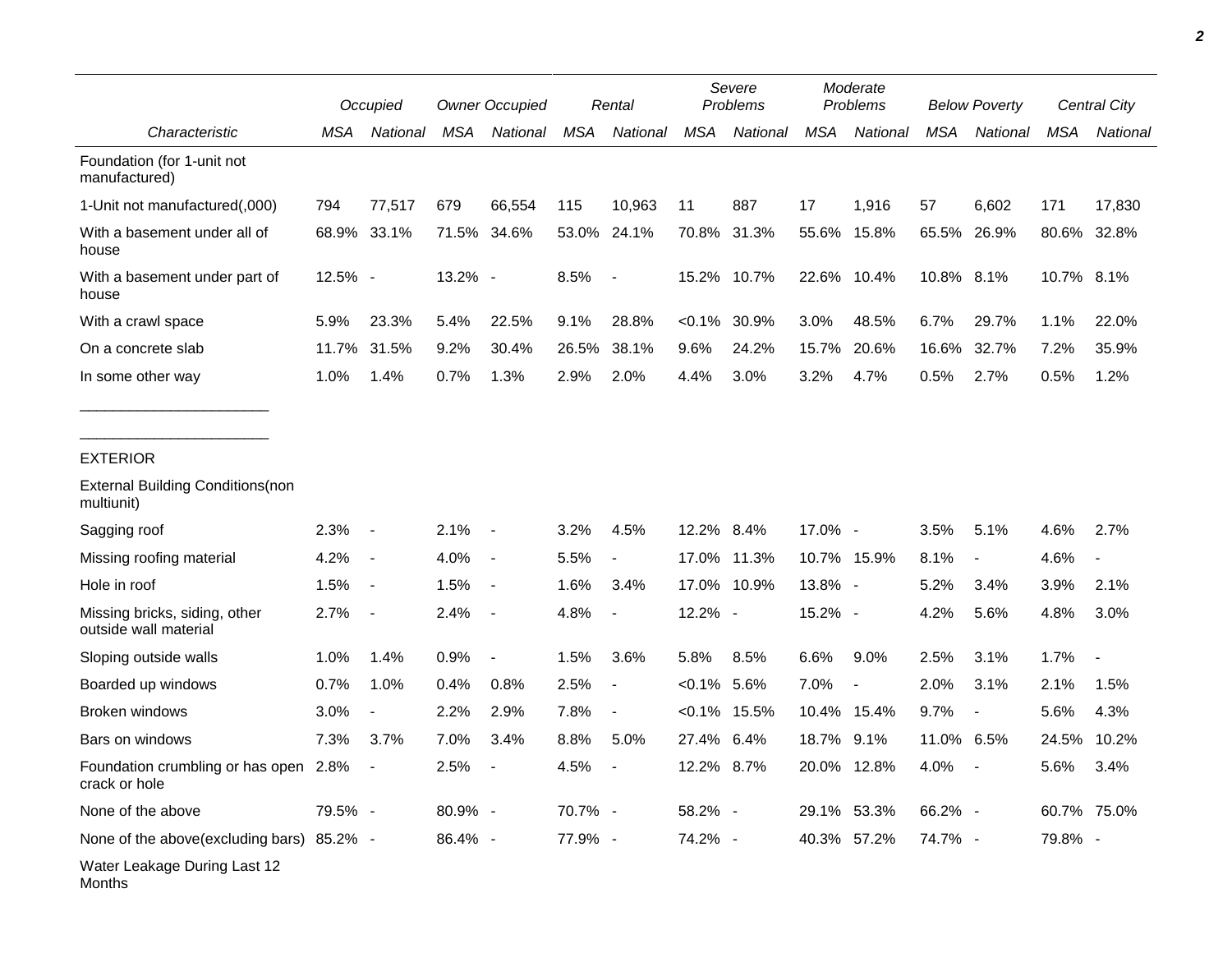|                                         |            | Occupied                 |       | <b>Owner Occupied</b>    |            | Rental                   | Severe<br>Problems |             | Moderate<br>Problems |             | <b>Below Poverty</b> |                          | Central City |          |
|-----------------------------------------|------------|--------------------------|-------|--------------------------|------------|--------------------------|--------------------|-------------|----------------------|-------------|----------------------|--------------------------|--------------|----------|
| Characteristic                          | MSA        | National                 | MSA   | National                 | MSA        | National                 | <b>MSA</b>         | National    | <b>MSA</b>           | National    | MSA                  | National                 | <b>MSA</b>   | National |
| With leakage from outside<br>structure  | 14.1%      | 10.4%                    | 15.2% | 10.9%                    | 11.4% -    |                          |                    | 43.0% 19.0% |                      | 64.0% 28.1% | 12.3%                | 9.8%                     | 18.4%        | 10.8%    |
| Roof                                    | 6.0%       | $\overline{\phantom{a}}$ | 6.0%  | $\overline{\phantom{a}}$ | 5.8%       | 4.6%                     |                    | 29.6% 11.8% |                      | 41.6% 19.2% | 6.9%                 | 5.4%                     | 9.0%         | 5.1%     |
| <b>Basement leak</b>                    | 5.9%       | 3.8%                     | 7.4%  | 4.6%                     | 2.0%       | $\overline{\phantom{a}}$ | 16.2% 4.4%         |             | 38.8% 7.3%           |             | 2.7%                 | $\blacksquare$           | 7.6%         | 3.6%     |
| Walls, closed windows, or doors<br>leak | 3.0%       | 1.8%                     | 2.9%  | 1.5%                     | 3.5%       | 2.5%                     | 18.5% 6.2%         |             | 34.7% 7.4%           |             | 2.5%                 | $\overline{\phantom{a}}$ | 3.5%         | 2.2%     |
| Other or Unknown exterior Leak          | 1.7%       | 1.1%                     | 1.9%  | 1.1%                     | 1.5%       | $\overline{\phantom{a}}$ | 9.9%               | 1.9%        | 15.3% 3.3%           |             | 2.0%                 | 1.1%                     | 2.6%         | 1.4%     |
| <b>INTERIOR</b>                         |            |                          |       |                          |            |                          |                    |             |                      |             |                      |                          |              |          |
| Damage                                  |            |                          |       |                          |            |                          |                    |             |                      |             |                      |                          |              |          |
| Holes in floors                         | 1.1%       | $\overline{\phantom{a}}$ | 0.8%  | $\blacksquare$           | 1.7%       | $\blacksquare$           | 20.7% 8.7%         |             | 16.5% 9.7%           |             | 3.9%                 | 2.7%                     | 2.5%         | 1.4%     |
| Open cracks or holes                    | 6.3%       | 4.8%                     | 5.0%  | 3.7%                     | 9.3%       | 7.2%                     | 36.6%              | 19.1%       | 58.1%                | 31.3%       | 12.7%                | 8.0%                     | 12.3%        | 6.4%     |
| Broken plaster or peeling paint         | 3.1%       | 2.0%                     | 2.3%  | 1.4%                     | 4.9%       | 3.2%                     |                    | 17.5% 10.4% |                      | 33.7% 19.3% | 5.8%                 | 3.7%                     | 6.7%         | 3.1%     |
| Water Leakage During Last 12<br>Months  |            |                          |       |                          |            |                          |                    |             |                      |             |                      |                          |              |          |
| With leakage from inside structure      | 12.0% 8.0% |                          | 10.2% | 6.7%                     | 16.4%      | 10.8%                    |                    | 33.7% 17.6% |                      | 53.0% 25.5% | 17.9%                | 10.2%                    | 15.0%        | $9.1\%$  |
| Fixtures backed up or overflowed        | 2.9%       | 2.2%                     | 2.5%  | 1.8%                     | 4.0%       | 3.0%                     | 9.8%               | 5.1%        | 27.1% 8.9%           |             | 6.1%                 | 3.0%                     | 5.6%         | 2.6%     |
| Pipes leaked                            | 5.3%       | 3.6%                     | 4.6%  | 2.9%                     | 6.9%       | 5.1%                     | 24.0%              | 10.0%       | 29.3%                | 13.4%       | 8.6%                 | 5.0%                     | 7.5%         | 4.0%     |
| Broken water heater                     | 1.4%       | 0.8%                     | 1.2%  | 0.8%                     | 1.8%       | 0.9%                     | 10.2%              | 1.3%        | 4.1%                 | 2.4%        | 1.6%                 | 0.8%                     | 1.5%         | 0.7%     |
| Other or Unknown                        | 3.9%       | 2.1%                     | 2.9%  | 1.7%                     | 6.6%       | 3.0%                     | 12.7% 5.0%         |             | 25.8% 8.3%           |             | 5.1%                 | 2.5%                     | 3.5%         | 2.7%     |
| Rodents                                 |            |                          |       |                          |            |                          |                    |             |                      |             |                      |                          |              |          |
| Signs of rats in last 3 mon.            | 0.5%       | $\overline{\phantom{a}}$ | 0.3%  | 0.6%                     | 1.3%       |                          | 6.2%               |             | $<0.1\%$ 3.7%        |             | 0.8%                 | 1.6%                     | 1.8%         | 1.2%     |
| Signs of mice in last 3 mon.            | 12.8% 5.5% |                          | 9.5%  | 5.3%                     | 21.1% 6.0% |                          |                    | 43.4% 12.8% |                      | 30.5% 12.5% | 27.2%                | 8.2%                     | 32.2% 5.6%   |          |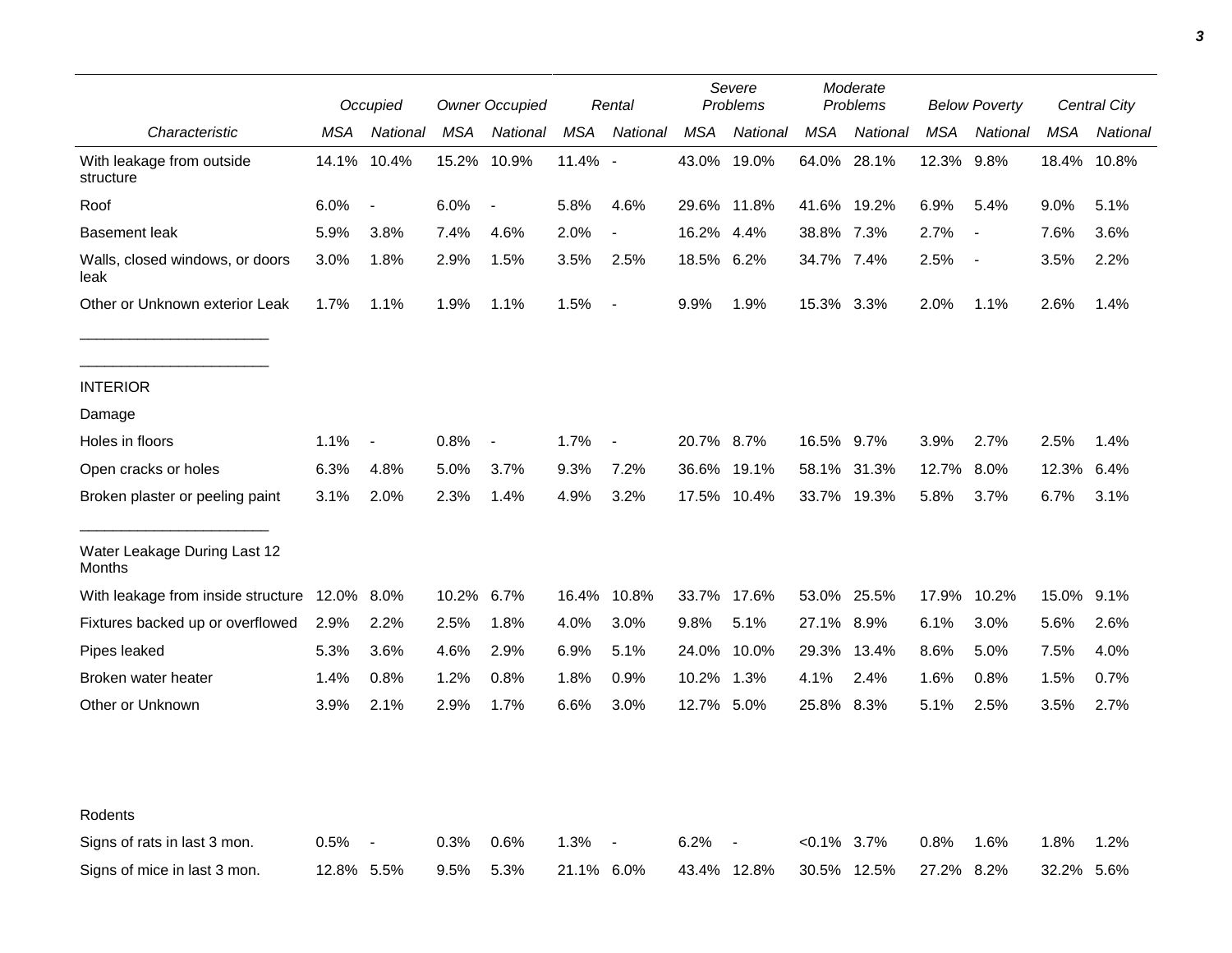|                                                           |             | Occupied       | <b>Owner Occupied</b> |                          |                | Rental                   |                | Severe<br>Problems | Moderate<br>Problems |                          | <b>Below Poverty</b> |                          | <b>Central City</b> |                          |
|-----------------------------------------------------------|-------------|----------------|-----------------------|--------------------------|----------------|--------------------------|----------------|--------------------|----------------------|--------------------------|----------------------|--------------------------|---------------------|--------------------------|
| Characteristic                                            | <b>MSA</b>  | National       | MSA                   | National                 | <b>MSA</b>     | National                 | <b>MSA</b>     | National           | <b>MSA</b>           | National                 | MSA                  | National                 | MSA                 | National                 |
| Signs of rodents, not sure which<br>kind in last 3 mon.   | 0.5%        | $\blacksquare$ | 0.2%                  |                          | 1.0%           | 0.7%                     | $< 0.1\%$      | 3.0%               | 3.2%                 | 1.5%                     | 0.8%                 | $\overline{\phantom{a}}$ | 1.5%                | 0.7%                     |
| Electrical                                                |             |                |                       |                          |                |                          |                |                    |                      |                          |                      |                          |                     |                          |
| No electrical wiring                                      | $< 0.1\%$ - |                | $< 0.1\%$ 0.1%        |                          | $< 0.1\%$ -    |                          | $< 0.1\%$ 2.4% |                    | $< 0.1\%$ 0.0%       |                          | $< 0.1\%$ 0.1%       |                          | $< 0.1\%$ -         |                          |
| Exposed wiring                                            | 0.7%        | 1.0%           | 0.7%                  | $\overline{\phantom{a}}$ | 0.7%           | 1.4%                     | $< 0.1\%$ 3.0% |                    | 1.9%                 | $\overline{\phantom{a}}$ | 1.7%                 | $\overline{\phantom{a}}$ | $< 0.1\%$ 1.2%      |                          |
| Rooms without electric outlets                            | 0.9%        | 1.3%           | 0.3%                  | 1.1%                     | 2.4%           | 1.8%                     | 10.0% 7.8%     |                    | 4.6%                 | 3.1%                     | 2.4%                 | $\overline{\phantom{a}}$ | 1.7%                | $\overline{\phantom{a}}$ |
| Fuses/breakers blown in last 3<br>mon.                    | 13.5% 9.2%  |                | 14.0% 9.2%            |                          | 12.3% 9.2%     |                          | 13.5% -        |                    |                      | 23.1% 15.9%              | 8.9%                 | $\blacksquare$           | 14.1% 9.7%          |                          |
| Sanitation                                                |             |                |                       |                          |                |                          |                |                    |                      |                          |                      |                          |                     |                          |
| Lacking complete kitchen facilities                       | 0.8%        | 1.6%           | 0.2%                  | $\sim$                   | 2.4%           | 4.1%                     | $< 0.1\%$ 8.9% |                    |                      | 29.7% 39.4%              | 0.6%                 | 3.6%                     | 0.7%                | 2.8%                     |
| Lacking some or all plumbing<br>facilities                | 0.9%        | $\blacksquare$ | 0.9%                  | $\overline{\phantom{a}}$ | 1.2%           | 2.0%                     |                | 51.9% 69.7%        | $< 0.1\%$ 0.0%       |                          | 1.8%                 | 2.4%                     | 1.0%                | 1.7%                     |
| Water not safe to drink                                   | 5.5%        | 8.1%           | 4.8%                  | 6.5%                     | 7.2%           | 11.6%                    | 13.0% -        |                    | 13.1% -              |                          | 6.3%                 | 11.5%                    | 6.2%                | 10.0%                    |
| Water stoppage in last 3 mon.                             | 5.8%        | 3.4%           | 5.3%                  | 2.9%                     | 7.0%           | 4.7%                     | 29.6% 8.9%     |                    | 14.1%                | 6.3%                     | 8.8%                 | 3.9%                     | 4.8%                | 3.4%                     |
| No flush toilets working some time 2.5%<br>in last 3 mon. |             | 2.0%           | 1.7%                  | 1.1%                     | 4.5%           | $\overline{\phantom{a}}$ | 13.6% 7.4%     |                    | 15.5% 9.9%           |                          | 4.0%                 | $\blacksquare$           | 4.7%                | 2.6%                     |
| With sewage disposal breakdowns 1.8%<br>in last 3 mon.    |             | 1.3%           | 1.6%                  | 1.1%                     | 2.2%           | 1.7%                     | 6.8%           | 3.9%               | 6.6%                 | 3.9%                     | 0.5%                 | 1.7%                     | 2.3%                | 1.5%                     |
| Septic tank, cesspool, chemical<br>toilet                 |             | 13.5% 20.0%    |                       | 17.2% 25.8%              | 4.5%           | 7.6%                     | 6.5%           | 15.1%              | 7.6%                 | 17.6%                    | 6.6%                 | 14.7%                    | $< 0.1\%$ 1.2%      |                          |
| With septic tank or cesspool<br>breakdowns in last 3 mon. | 0.2%        |                | 0.3%                  | $\overline{\phantom{a}}$ | $< 0.1\%$ 0.2% |                          | $< 0.1\%$      | 1.3%               | $< 0.1\%$ 0.3%       |                          | $< 0.1\%$            | 0.3%                     | $< 0.1\%$ -         |                          |
| <b>HEATING/FUEL</b>                                       |             |                |                       |                          |                |                          |                |                    |                      |                          |                      |                          |                     |                          |
| Main Heating Equipment                                    |             |                |                       |                          |                |                          |                |                    |                      |                          |                      |                          |                     |                          |
| Warm-air furnace                                          | 64.1% -     |                | 62.4% -               |                          |                | 68.4% 53.2%              | 55.3% -        |                    |                      | 62.8% 39.7%              | 59.6% -              |                          | 63.7% -             |                          |
| Steam or hot water system                                 | 14.0% -     |                | 14.3% 9.9%            |                          | 13.2% -        |                          | 19.1% -        |                    |                      | 19.1% 11.2%              |                      | 22.7% 12.8%              |                     | 28.0% 16.5%              |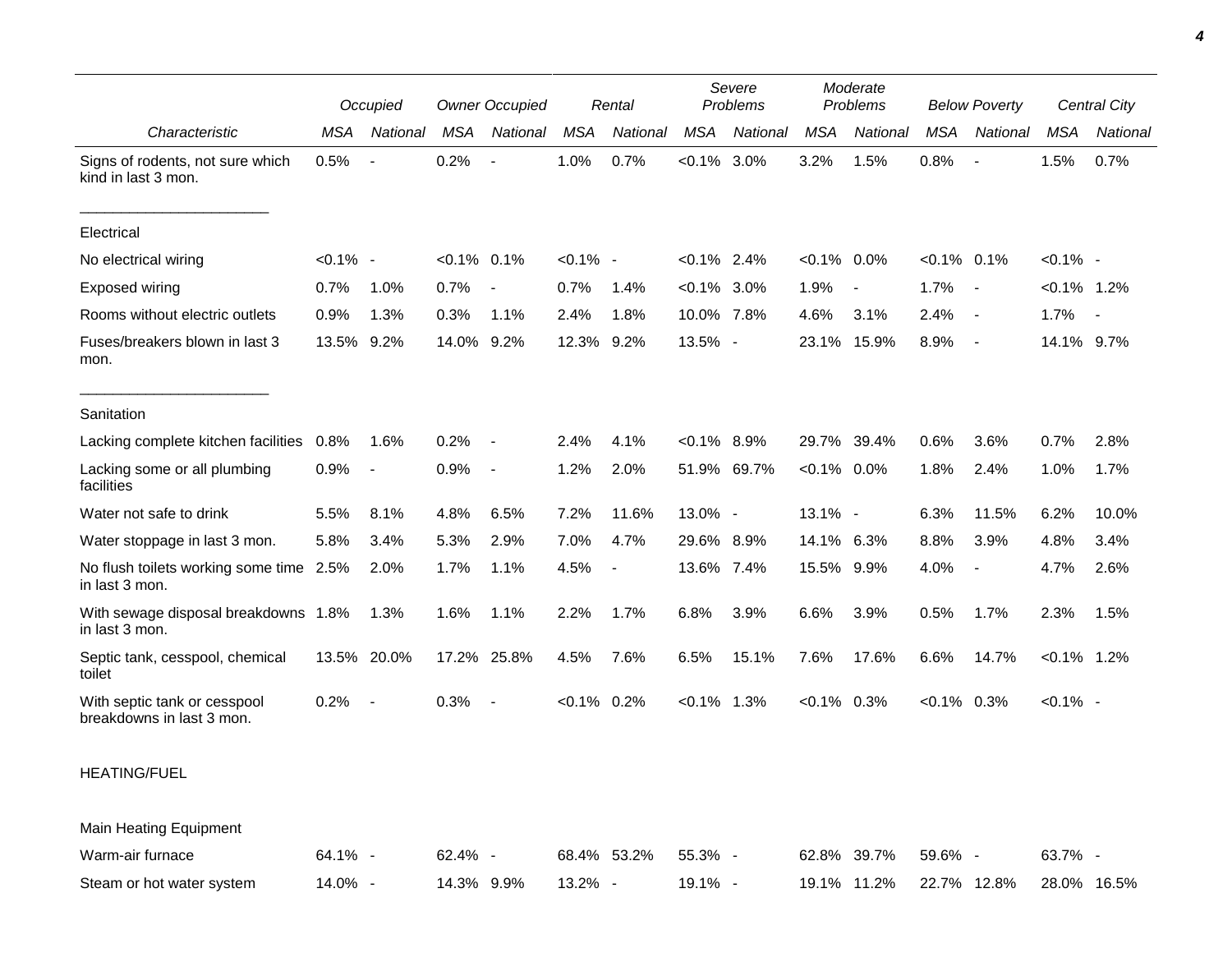|                                                         |                | Occupied |                | <b>Owner Occupied</b>    |                | Rental   |                | Severe<br>Problems |                | Moderate<br>Problems     |                | <b>Below Poverty</b>     |                | Central City        |
|---------------------------------------------------------|----------------|----------|----------------|--------------------------|----------------|----------|----------------|--------------------|----------------|--------------------------|----------------|--------------------------|----------------|---------------------|
| Characteristic                                          | MSA            | National | <b>MSA</b>     | National                 | <b>MSA</b>     | National | <b>MSA</b>     | National           | <b>MSA</b>     | National                 | <b>MSA</b>     | National                 | <b>MSA</b>     | <b>National</b>     |
| Electric heat pump                                      | 17.7%          | 11.7%    | 19.6%          | 12.6%                    | 12.9%          | $9.8\%$  | 9.3%           | 7.3%               | 7.6%           | 4.5%                     | 10.5% -        |                          | 3.6%           | 8.5%                |
| Built-in electric units                                 | 2.1%           | 4.3%     | 1.9%           | 2.8%                     | 2.5%           | 7.6%     | 6.7%           | 5.2%               | 2.0%           | 5.1%                     | 2.7%           | 6.4%                     | 1.5%           | 3.8%                |
| Floor, wall, or other built-in hot air<br>without ducts | 1.3%           | 4.5%     | 1.1%           | 2.7%                     | 1.8%           | 8.4%     | 3.4%           | 7.8%               | 4.4%           | $\overline{\phantom{a}}$ | 2.9%           | 6.7%                     | 2.4%           | 6.4%                |
| Room heaters with flue                                  | 0.3%           | 1.0%     | 0.1%           | 0.9%                     | 0.8%           | 1.3%     | $< 0.1\%$ 2.0% |                    | 4.0%           | 1.4%                     | 0.5%           | 1.9%                     | 0.6%           | $\sim$              |
| Room heaters without flue                               | $< 0.1\%$ -    |          | $< 0.1\%$ -    |                          | $< 0.1\%$ 1.3% |          | $< 0.1\%$ 2.8% |                    |                | $< 0.1\%$ 28.7%          | $< 0.1\%$ 2.5% |                          | $< 0.1\%$ -    |                     |
| Portable electric heaters                               | 0.1%           | 0.9%     | 0.1%           | 0.6%                     | 0.2%           | 1.7%     | 3.4%           | $\blacksquare$     | $< 0.1\%$ 2.6% |                          | $< 0.1\%$      | 1.8%                     | 0.2%           | 1.3%                |
| <b>Stoves</b>                                           | 0.2%           | 0.9%     | 0.3%           | 1.0%                     | $< 0.1\%$ 0.4% |          | 2.8%           | $\blacksquare$     | $< 0.1\%$ 0.7% |                          | 0.5%           | 1.1%                     |                | $< 0.1\%$ $< 0.1\%$ |
| Fireplace with inserts                                  | $< 0.1\%$ 0.1% |          | $< 0.1\%$      | 0.2%                     | $< 0.1\%$ 0.1% |          | $< 0.1\%$ 0.1% |                    | $< 0.1\%$ 0.1% |                          | $< 0.1\%$ 0.1% |                          | $< 0.1\%$ 0.1% |                     |
| Fireplace without inserts                               | $< 0.1\%$ -    |          | $< 0.1\%$ 0.1% |                          | $< 0.1\%$ -    |          | $< 0.1\%$ 0.2% |                    | $< 0.1\%$ 0.1% |                          | $< 0.1\%$ -    |                          | $< 0.1\%$ -    |                     |
| Other                                                   | $< 0.1\%$ 0.4% |          | $< 0.1\%$ 0.4% |                          | 0.1%           | 0.5%     | $< 0.1\%$ 0.4% |                    | $< 0.1\%$ 0.4% |                          | $< 0.1\%$ 0.9% |                          | $< 0.1\%$ 0.5% |                     |
| No heating equipment                                    | 0.1%           | 0.4%     | 0.2%           | $\sim$                   | $< 0.1\%$ 0.7% |          | $< 0.1\%$ 0.5% |                    | $<0.1\%$ 0.6%  |                          | 0.6%           | $\overline{\phantom{a}}$ | $< 0.1\%$ 0.7% |                     |
| Cooking stove                                           | $< 0.1\%$ 0.1% |          | $< 0.1\%$ -    |                          | $< 0.1\%$ 0.2% |          | $<0.1\%$ 0.6%  |                    | $< 0.1\%$ 0.1% |                          | $< 0.1\%$ 0.2% |                          | $< 0.1\%$ 0.2% |                     |
| <b>Water Heating Fuel</b>                               |                |          |                |                          |                |          |                |                    |                |                          |                |                          |                |                     |
| Electricity                                             | 41.9% -        |          | 43.6% -        |                          | 37.8% -        |          | 40.0% -        |                    | 36.2% -        |                          | 33.8%          | 45.9%                    |                | 18.8% 29.6%         |
| Gas, LP/bottled gas                                     | 54.0% -        |          | 51.8% -        |                          | 59.6% -        |          | 53.5% -        |                    | 61.7% -        |                          | 62.2%          | 49.5%                    | 79.1% -        |                     |
| Fuel oil                                                | 4.0%           | $\sim$   | 4.6%           | $\overline{\phantom{a}}$ | 2.6%           | 5.2%     | 6.5%           | 9.3%               | 2.1%           | 4.2%                     | 4.0%           | $\overline{\phantom{a}}$ | 2.1%           | 5.7%                |
| Kerosene or other liquid fuel                           | $< 0.1\%$ -    |          | $< 0.1\%$ -    |                          | $< 0.1\%$ -    |          | $< 0.1\%$ 0.2% |                    | $< 0.1\%$      | 0.1%                     | $< 0.1\%$      | $< 0.1\%$                | $< 0.1\%$ -    |                     |
| Other                                                   | $< 0.1\%$ -    |          | 0.1%           | 0.3%                     | $< 0.1\%$ 0.1% |          | $< 0.1\%$      | 0.9%               | $< 0.1\%$      | 0.1%                     | $< 0.1\%$ 0.1% |                          | $< 0.1\%$ 0.2% |                     |
| Clothes Dryer(,000)                                     | 810            | 88,506   | 687            | 71,443                   | 124            | 17,063   | $\overline{7}$ | 912                | 14             | 2,265                    | 50             | 8,133                    | 140            | 20,153              |
| Have Clothes Dryer                                      | 80.0% -        |          | 95.1% -        |                          | 42.6% -        |          | 40.9%          | 50.5%              | 52.7% -        |                          | 49.2% -        |                          | 57.8% -        |                     |
| Electricity                                             | 77.3% -        |          | 76.0% -        |                          | 84.2% -        |          | 61.3% 75.6%    |                    | 68.3%          | 84.3%                    | 75.7% -        |                          | 63.2% -        |                     |
| Gas, LP gas (liquid propane)                            | 22.6% -        |          | 23.9% -        |                          | 15.3% -        |          | 38.7%          | 24.1%              |                | 31.7% 15.7%              | 23.2%          | 16.6%                    |                | 36.8% 26.6%         |
| Other                                                   | 0.1%           | $\sim$   | 0.1%           | $\sim$ $-$               | 0.4%           | 0.1%     | $< 0.1\%$ 0.3% |                    |                | $< 0.1\%$ $< 0.1\%$      | 1.1%           | $< 0.1\%$                |                | $< 0.1\% < 0.1\%$   |

Heating Problems

\_\_\_\_\_\_\_\_\_\_\_\_\_\_\_\_\_\_\_\_\_\_\_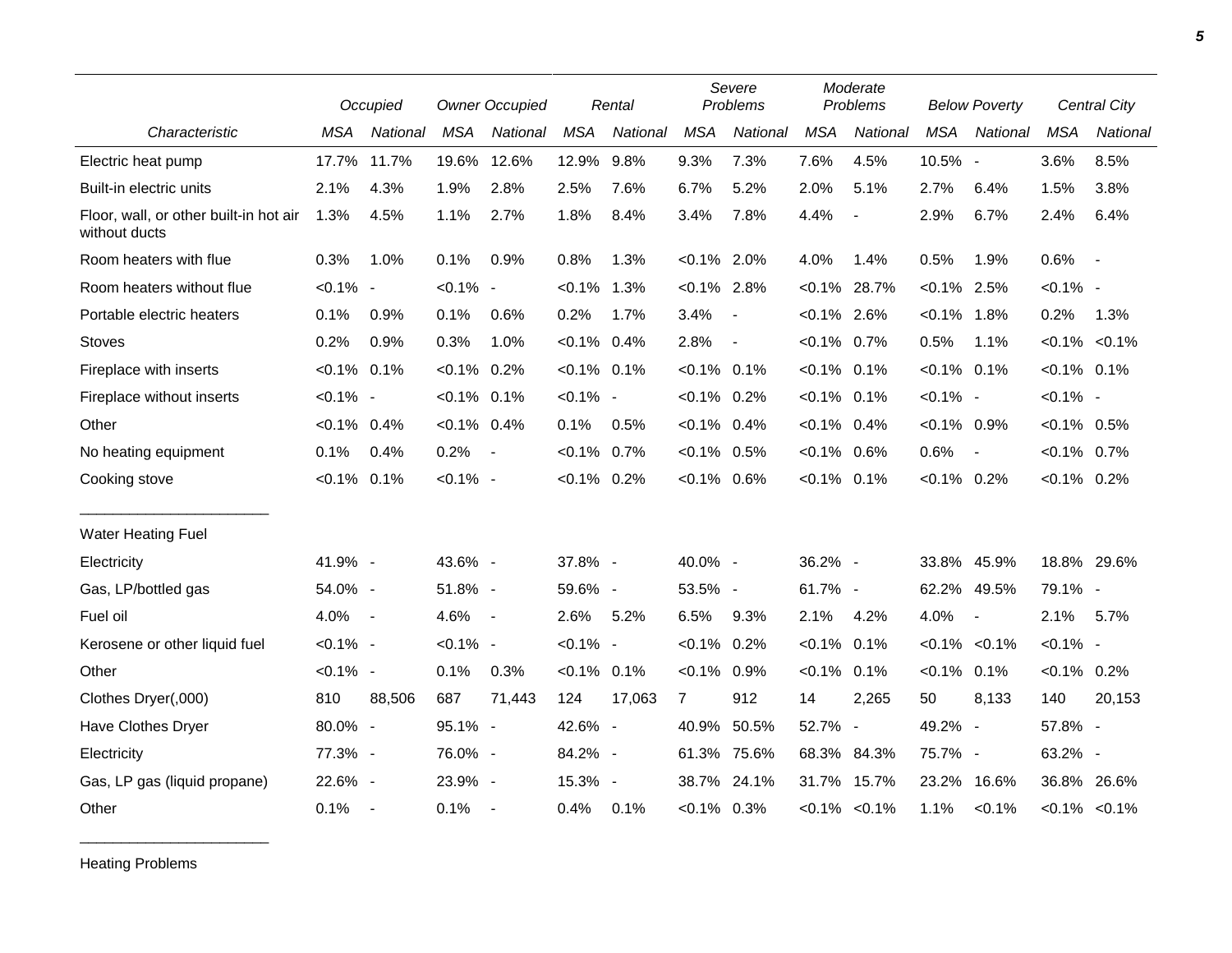|                                                                   |                | Occupied                 |            | <b>Owner Occupied</b>    |             | Rental                   |                | Severe<br>Problems       |                 | Moderate<br>Problems |            | <b>Below Poverty</b>     |                | Central City   |  |
|-------------------------------------------------------------------|----------------|--------------------------|------------|--------------------------|-------------|--------------------------|----------------|--------------------------|-----------------|----------------------|------------|--------------------------|----------------|----------------|--|
| Characteristic                                                    | MSA            | National                 | <b>MSA</b> | National                 | <b>MSA</b>  | National                 | <b>MSA</b>     | National                 | <b>MSA</b>      | National             | <b>MSA</b> | National                 | <b>MSA</b>     | National       |  |
| Uncomfortably cold for 24 hours or 11.6% 8.8%<br>more last winter |                |                          | 10.5% 7.6% |                          | 14.4% -     |                          | 59.4%          | 40.0%                    | 40.6%           | 18.9%                | 18.9%      | 13.4%                    | 13.1% 9.5%     |                |  |
| Heating equipment breakdowns                                      | 3.2%           | 2.4%                     | 2.6%       | 2.0%                     | 4.7%        | 3.3%                     | 41.3% 29.6%    |                          | 10.4% 3.5%      |                      | 5.1%       | 3.8%                     | 4.5%           | 3.1%           |  |
| Other causes                                                      | 8.4%           | 5.9%                     | 8.2%       | 5.5%                     | 8.7%        | 7.0%                     | 20.7% 11.4%    |                          | 33.9%           | 13.9%                | 13.0%      | 8.4%                     | 8.7%           | 5.8%           |  |
| Utility interruption                                              | 3.9%           | 2.4%                     | 4.5%       | 2.8%                     | 2.3%        | 1.7%                     | $< 0.1\%$ 2.3% |                          | 10.2% 2.4%      |                      | 2.3%       | $\overline{\phantom{a}}$ | 0.8%           | 1.3%           |  |
| Inadequate heating capacity                                       | 1.4%           | 1.0%                     | 1.1%       | 0.6%                     | 2.2%        | $\overline{a}$           | 15.5% 4.5%     |                          | 10.8% 4.1%      |                      | 4.6%       | 2.0%                     | 2.4%           | 1.6%           |  |
| Inadequate insulation                                             | 1.9%           | 0.8%                     | 1.5%       | 0.5%                     | 3.1%        | 1.6%                     | 15.5% 2.7%     |                          | 20.6%           | 3.8%                 | 5.8%       | 2.0%                     | 3.5%           | 1.1%           |  |
| Cost of heating                                                   | 1.4%           | 0.9%                     | 1.5%       | 0.9%                     | 1.1%        |                          | 15.5%          | 1.4%                     | 13.5% 2.8%      |                      | 3.3%       | 1.6%                     | 2.7%           | 1.0%           |  |
| Other                                                             | 1.9%           | 1.4%                     | 1.6%       | 1.1%                     | 2.7%        | 1.9%                     | 7.2%           | 3.4%                     | 8.9%            | 3.7%                 | 2.4%       | $\blacksquare$           | 3.3%           | 1.3%           |  |
| SELECTED PHYSICAL<br><b>PROBLEMS</b>                              |                |                          |            |                          |             |                          |                |                          |                 |                      |            |                          |                |                |  |
| Severe Physical Problems(,000)                                    | 18             | 1,806                    | 8          | 729                      | 10          | 1,077                    | 18             | 1,806                    |                 |                      | 4          | 469                      | 8              | 755            |  |
| Severe physical problems                                          | 1.7%           | $\overline{\phantom{a}}$ | 1.1%       | $\overline{\phantom{a}}$ | 3.3%        | $\blacksquare$           | 100%           | $\overline{\phantom{a}}$ |                 |                      | 3.5%       | $\blacksquare$           | 3.2%           | 2.4%           |  |
| Plumbing                                                          | 0.9%           | $\overline{\phantom{a}}$ | 0.8%       | $\overline{\phantom{a}}$ | 1.2%        | 2.0%                     | 51.9% 69.7%    |                          |                 |                      | 1.8%       | 2.3%                     | 1.0%           | 1.7%           |  |
| Heating                                                           | 0.7%           | $\sim$                   | 0.2%       | $\overline{\phantom{a}}$ | 1.7%        | 0.9%                     | 37.9%          | 25.6%                    |                 |                      | 1.2%       | 0.8%                     | 1.4%           | 0.6%           |  |
| Electric                                                          | $< 0.1\%$ -    |                          | $< 0.1\%$  | 0.1%                     | $< 0.1\%$ - |                          | $< 0.1\%$ 2.7% |                          |                 |                      | $< 0.1\%$  | 0.1%                     | $< 0.1\%$ -    |                |  |
| Hallways                                                          | $< 0.1\%$ 0.0% |                          | $< 0.1\%$  | 0.0%                     | $< 0.1\%$   | 0.0%                     | $< 0.1\%$ 0.0% |                          |                 |                      | $< 0.1\%$  | 0.0%                     | $< 0.1\%$ 0.0% |                |  |
| Upkeep                                                            | 0.3%           | $\blacksquare$           | 0.2%       | $\overline{\phantom{a}}$ | 0.4%        | $\blacksquare$           | 14.5% 4.3%     |                          |                 |                      | 1.3%       | 0.3%                     | 1.1%           | 0.1%           |  |
| Moderate Physical Problems(,000)                                  | 27             | 3,965                    | 12         | 1,565                    | 15          | 2,401                    |                |                          | 27              | 3,965                | 5          | 1,081                    | 12             | 1,549          |  |
| Moderate physical problems                                        | 2.6%           | 3.6%                     | 1.7%       | 2.1%                     | 5.1%        | 6.9%                     |                |                          | 100%            | $\blacksquare$       | 4.8%       | 7.6%                     | 5.0%           | $\blacksquare$ |  |
| Plumbing                                                          | 0.2%           |                          | 0.1%       |                          | 0.4%        |                          |                |                          | 8.1%            | 4.7%                 | 1.2%       | 0.3%                     | 0.5%           | 0.2%           |  |
| Heating                                                           | $< 0.1\%$      | 1.0%                     | $< 0.1\%$  | 1.0%                     | $< 0.1\%$   | 1.2%                     |                |                          | $< 0.1\%$ 28.7% |                      | $< 0.1\%$  | 2.3%                     | $< 0.1\%$      | 0.8%           |  |
| Upkeep                                                            | 0.8%           | 1.4%                     | 0.2%       | $\overline{\phantom{a}}$ | 2.4%        | 3.7%                     |                |                          | 29.7%           | 39.4%                | 0.6%       | 3.0%                     | 0.7%           | 2.5%           |  |
| Hallways                                                          | $< 0.1\%$      | $0.0\%$                  | $< 0.1\%$  | $0.0\%$                  | $< 0.1\%$   | 0.0%                     |                |                          | $< 0.1\%$       | $0.0\%$              | $< 0.1\%$  | $0.0\%$                  | $< 0.1\%$      | 0.0%           |  |
| Kitchen                                                           | 1.7%           | 1.1%                     | 1.5%       | 0.7%                     | 2.3%        | $\overline{\phantom{a}}$ |                |                          | 64.1% 30.4%     |                      | 3.0%       | 2.3%                     | 3.8%           | 1.5%           |  |

\_\_\_\_\_\_\_\_\_\_\_\_\_\_\_\_\_\_\_\_\_\_\_